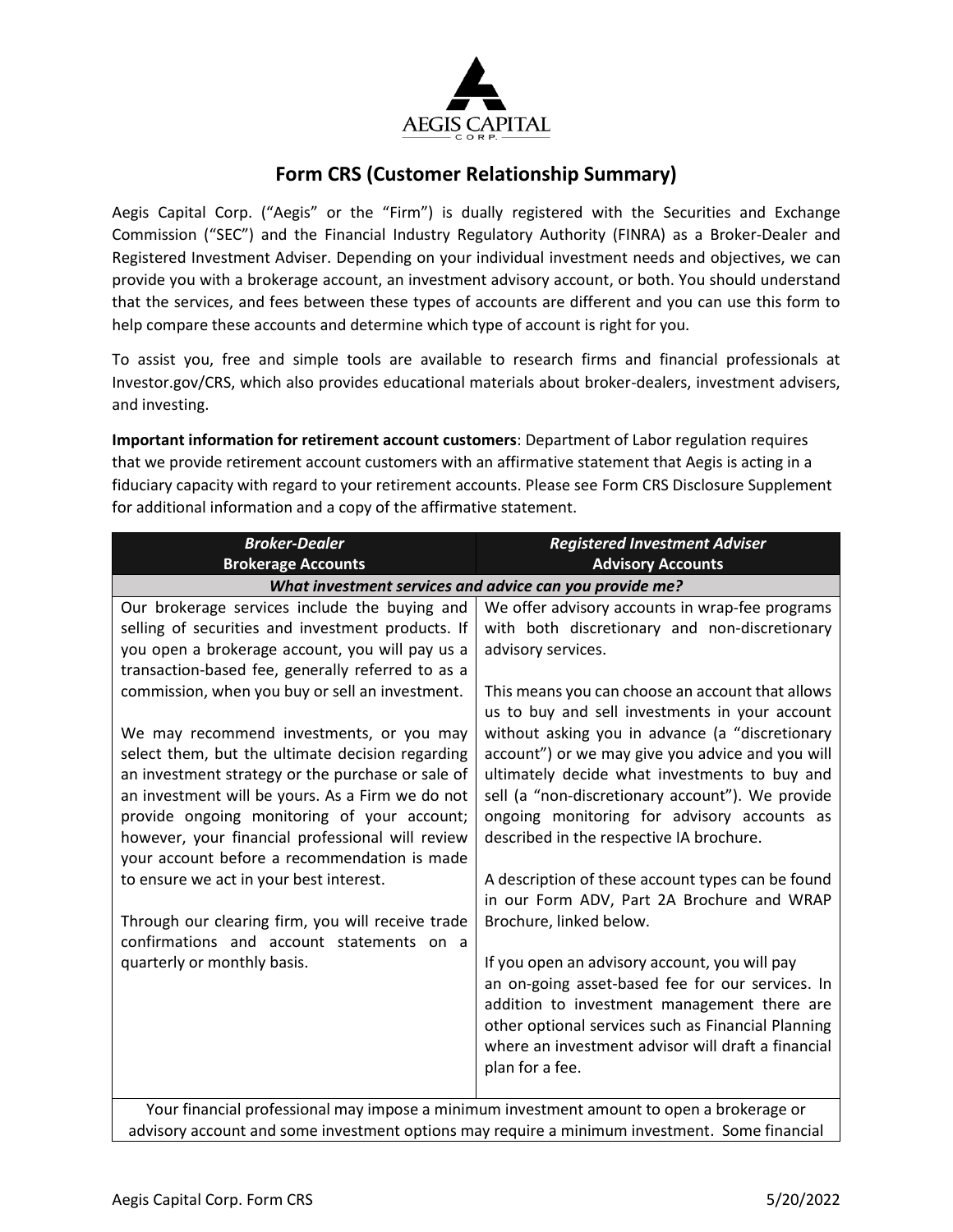professionals are not able to offer all securities and account types. *For more detailed information on the products and services we offer, including limitations, and to review our Form ADV, Part 2A visit [www.aegiscapcorp.com/disclosures.](http://www.aegiscapcorp.com/disclosures)*

| <b>Broker-Dealer</b><br><b>Brokerage Accounts</b>                                                                                                                                                                                                                                                                                                                                                   | <b>Registered Investment Adviser</b><br><b>Advisory Accounts</b>                                                                                                                                                                                                                                                                                               |  |
|-----------------------------------------------------------------------------------------------------------------------------------------------------------------------------------------------------------------------------------------------------------------------------------------------------------------------------------------------------------------------------------------------------|----------------------------------------------------------------------------------------------------------------------------------------------------------------------------------------------------------------------------------------------------------------------------------------------------------------------------------------------------------------|--|
| Key Questions to Ask Your Financial Professional:                                                                                                                                                                                                                                                                                                                                                   |                                                                                                                                                                                                                                                                                                                                                                |  |
| Given my financial situation, should I choose an investment advisory service? Should I<br>$\bullet$<br>choose a brokerage service? Should I choose both types of services? Why or why not?<br>What is your relevant experience, including your licenses, education and other<br>٠<br>qualifications? What do these qualifications mean?<br>How will you choose investments to recommend to me?<br>٠ |                                                                                                                                                                                                                                                                                                                                                                |  |
|                                                                                                                                                                                                                                                                                                                                                                                                     | What Fees Will I Pay?                                                                                                                                                                                                                                                                                                                                          |  |
| When you transact in a brokerage account, you<br>will pay a transaction-based fee, generally known<br>as a commission. The commission is based on the<br>specific transaction, not the value of your account.                                                                                                                                                                                       | When you open an advisory account, you will pay<br>an on-going asset-based fee for our services,<br>based on the value of the assets managed.                                                                                                                                                                                                                  |  |
| With stocks or exchange-traded funds this fee may<br>be called a commission, sales credit, mark-up or<br>mark-down. For some investments, this fee might<br>be part of the price you pay for the investment,<br>which is known as "mark-up" or "mark-down".<br>With mutual funds this fee is usually referred to as<br>a "load" and reduces the value of your investment.                           | Asset management fees are billed quarterly. The<br>asset-based fee is based on the value of the<br>managed assets and is not tied to any specific<br>transactions. The fee also does not generally vary<br>based on the type of investments but may vary<br>depending on the value of the account. The asset-<br>based fee reduces the value of your accounts. |  |
| Commissions, sales credit and mark-up/mark-<br>down amounts will be disclosed on trade<br>confirmations.<br>Certain investments, such as mutual funds impose<br>additional fees that could reduce the value of your                                                                                                                                                                                 | For wrap-fee advisory accounts, the asset-based<br>fee covers most transaction and custody costs.<br>There are some transactions that may take place<br>outside of the wrap program and include<br>additional costs. Some investments, such as<br>mutual funds and ETFs impose additional fees that                                                            |  |
| Also, with certain<br>investment over time.<br>investments you may have to pay fees, such as<br>surrender charges, when you sell the investment.                                                                                                                                                                                                                                                    | will reduce the value of your investment over<br>time.<br>The more assets you have in an advisory account,                                                                                                                                                                                                                                                     |  |
| From a cost perspective, you may prefer a<br>transaction-based fee if you do not trade often or<br>if you plan to buy and hold investments for longer<br>periods of time.                                                                                                                                                                                                                           | the higher the fee will be since it is charged as a<br>percentage of the assets in the account. We<br>therefore have an incentive to increase the assets<br>in your account in order to increase our fees<br>although the asset-based fee may be reduced                                                                                                       |  |
| If you choose a brokerage account, more<br>transactions may result in higher costs. Therefore<br>there may be a conflict of interests and an<br>incentive to encourage you to engage in<br>transactions. We may also impose additional                                                                                                                                                              | depending on the value of your account.<br>ln In<br>Advisory accounts, we also may charge custodian<br>fees, account maintenance fees, and other<br>transaction and product fees.                                                                                                                                                                              |  |
| account fees for things like account maintenance<br>and transaction fees.                                                                                                                                                                                                                                                                                                                           | For more information about these fees, please see<br>www.aegiscapcorp.com/disclosures.                                                                                                                                                                                                                                                                         |  |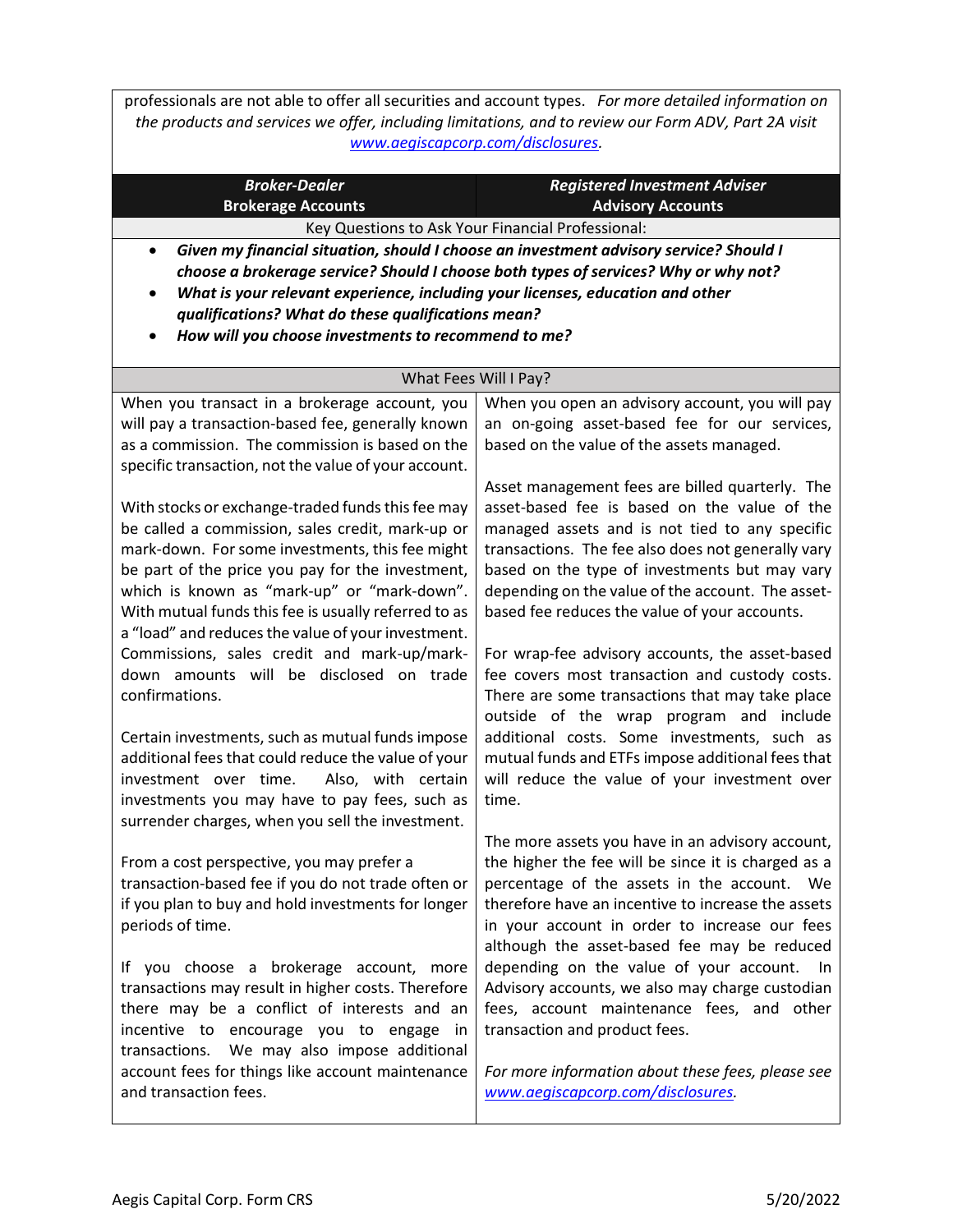| For more detailed information regarding fees and                                                      |                                                                                                         |
|-------------------------------------------------------------------------------------------------------|---------------------------------------------------------------------------------------------------------|
| οf<br>account<br>visit<br>cost<br>your                                                                |                                                                                                         |
| www.aegiscapcorp.com/disclosures.                                                                     |                                                                                                         |
| <b>Broker-Dealer</b>                                                                                  | <b>Registered Investment Adviser</b>                                                                    |
| <b>Brokerage Accounts</b>                                                                             | <b>Advisory Accounts</b>                                                                                |
| You will pay fees and costs whether you make or lose money on your investments. Fees and costs        |                                                                                                         |
| will reduce any amount of money you make on your investments over time. Please make sure you          |                                                                                                         |
| understand what fees and costs you are paying. For more detailed information on the fees and          |                                                                                                         |
| costs and to review our Form ADV, Part 2A brochure go www.aegiscapcorp.com/disclosures.               |                                                                                                         |
|                                                                                                       |                                                                                                         |
| Key Question to Ask Your Financial Professional:                                                      |                                                                                                         |
|                                                                                                       | Help me understand how these fees and costs might affect my investments. If I give you                  |
|                                                                                                       | \$10,000 to invest, how much will go to fees and costs, and how much will be invested for               |
| me?                                                                                                   |                                                                                                         |
|                                                                                                       | What are your legal obligations to me when providing recommendations as my broker-dealer or when        |
|                                                                                                       | acting as my investment adviser? How else does your firm make money and what conflicts of               |
| interest do you have?                                                                                 |                                                                                                         |
|                                                                                                       | When we provide you with a recommendation as your broker-dealer or act as your investment adviser,      |
|                                                                                                       | we have to act in your best interest and not put our interest ahead of yours. At the same time, the way |
|                                                                                                       | we make money creates some conflicts with your interests. You should understand and ask us about        |
| these conflicts because they can affect the recommendations and investment advice we provide you.     |                                                                                                         |
| Here are some examples to help you understand what this means.                                        |                                                                                                         |
|                                                                                                       |                                                                                                         |
| In a brokerage account, when our interests'                                                           | In an advisory account, when our interests conflict                                                     |
| conflict with your interests', we must tell you                                                       | with your interests, we must tell you about them                                                        |
| about them in a way that you can understand and                                                       | in a way that you can understand so that you can                                                        |
| in some cases take steps to reduce or eliminate                                                       | decide whether or not to agree to them or                                                               |
| these conflicts. Conflicts may result in you paying                                                   | eliminate the conflict. Conflicts may result in you                                                     |
| more for your investments than you would if the                                                       | paying more for your investments, or bringing                                                           |
| conflict did not exist.                                                                               | additional assets into your advisory account, than                                                      |
|                                                                                                       | you would if the conflict did not exist.                                                                |
| In a brokerage account, we make money by buying<br>and selling securities and investment products for | In an advisory account we are paid a fee based on                                                       |
| you. Because we are paid when you complete a                                                          | the total assets in your account.<br>We have an                                                         |
| transaction, we have an incentive to encourage                                                        | incentive to encourage you to maximize the total                                                        |
| you to make larger investments and more                                                               | assets in your account either through investing                                                         |
| frequently. Certain products, such as mutual                                                          | with us or adding cash or other investments to                                                          |
| funds, include continuing payments to us, known                                                       | your account. In some cases, assets may be                                                              |
| as "trails". We may have an incentive to                                                              | excluded from the advisory fee.                                                                         |
| recommend investment products that include                                                            |                                                                                                         |
| trails, even if other investments available to you                                                    | We can buy investments from you, and sell                                                               |
| have lower costs or may perform better.                                                               | investments to you, from our own accounts (called                                                       |
|                                                                                                       | "acting as principal"), but only with your specific                                                     |
| products<br>receive<br>higher<br>For<br>some<br>we                                                    | approval on each transaction.                                                                           |
| compensation than on other products and might                                                         |                                                                                                         |
| We have an incentive to<br>share revenue.                                                             |                                                                                                         |
| encourage you to buy products or investments                                                          |                                                                                                         |